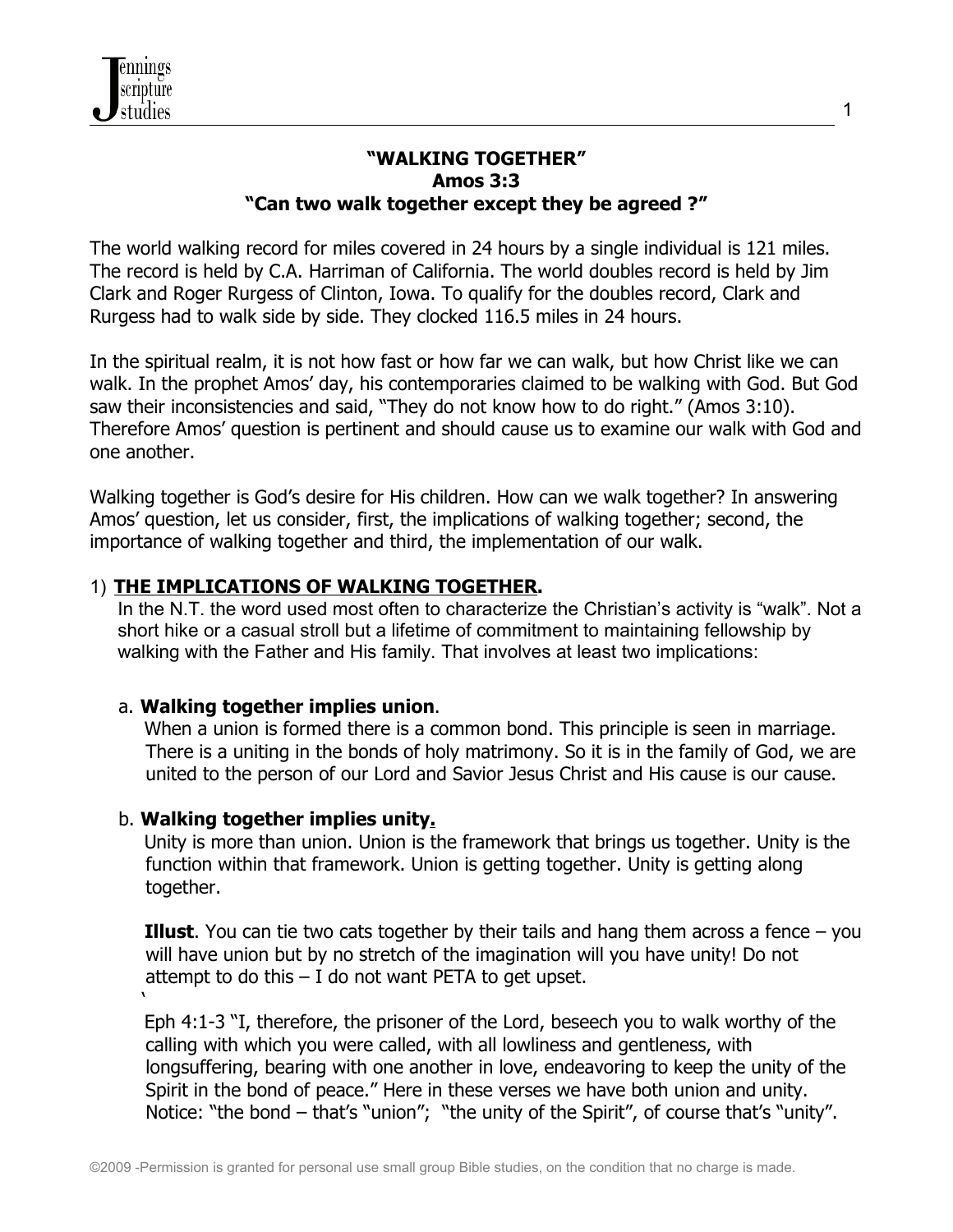**Illust.** King Charles V became weary of ruling over a fractious country and abdicated the throne in 1556. He retired to a monastery where he spent his time trying to make a dozen clocks run in perfect synchronization. When he had repeatedly failed he said, "How foolish I have been to think I could make my people live together in harmony when I cannot make two clocks run in unison." King Charles V nor any other human can make people stay in step with one another. Only the Holy Spirit who brought us together can keep us together as we submit to Him. One who walks with God knows God's revealed will in His Word and acts on it in such a way that he keeps in step with both God and his fellow pilgrims on the highway to heaven.

### **2) THE IMPORTANCE OF WALKING TOGETHER.**

If you are in the family of God you cannot be a hermit. We belong to that grand company called the church. The church is not one person. The church is a gathering of many persons. And how we function together, in agreement, is important for several reasons:

### a. **Walking together is a declaration of our beliefs**.

We come together on the basis of what we believe. Our beliefs bond us. The local church's Articles Of Faith are a compendium of what the Bible teaches about major doctrines. We must be in agreement about our beliefs.

### b**. Walking together is a demonstration of our brotherhood**.

When we are in God's family there are certain standards of conduct that are expected by our heavenly Father, by our brothers ns sisters and by those outside who are onlookers. "Birds of a feather flock together." If you are flying in Christ's flock, straighten up and fly right! Don't bring reproach upon the brotherhood of believers or the Head of the Church by unChrist-like behavior. Walking together is important to the church's testimony.

# 3) **THE IMPLEMENTATION OF OUR WALK TOGETHER.**

The one factor that is essential in order to implement such a union and unity, such a declaration and demonstration of unity is the matter of "agreement". Again, Amos' question is, "Do two walk together unless they have agreed to do so?" In order to walk together there must be agreement on a minimum of at lease four matters:

**a.** *Agreement about our document –* that is the Divine Document that we call The Bible!

Our walk is a Bible**-**based walk. The rules of the road are therein and woe be to those who try to "walk worthy" (Eph.4:1) without the Word!

#### **b.** *Agreement about our direction***.**

It is quite impossible for persons going in different directions to walk together! The direction of your face and your feet will reveal the direction of your heart. If there is not agreement of heart and mind about direction, you cannot walk together with others.